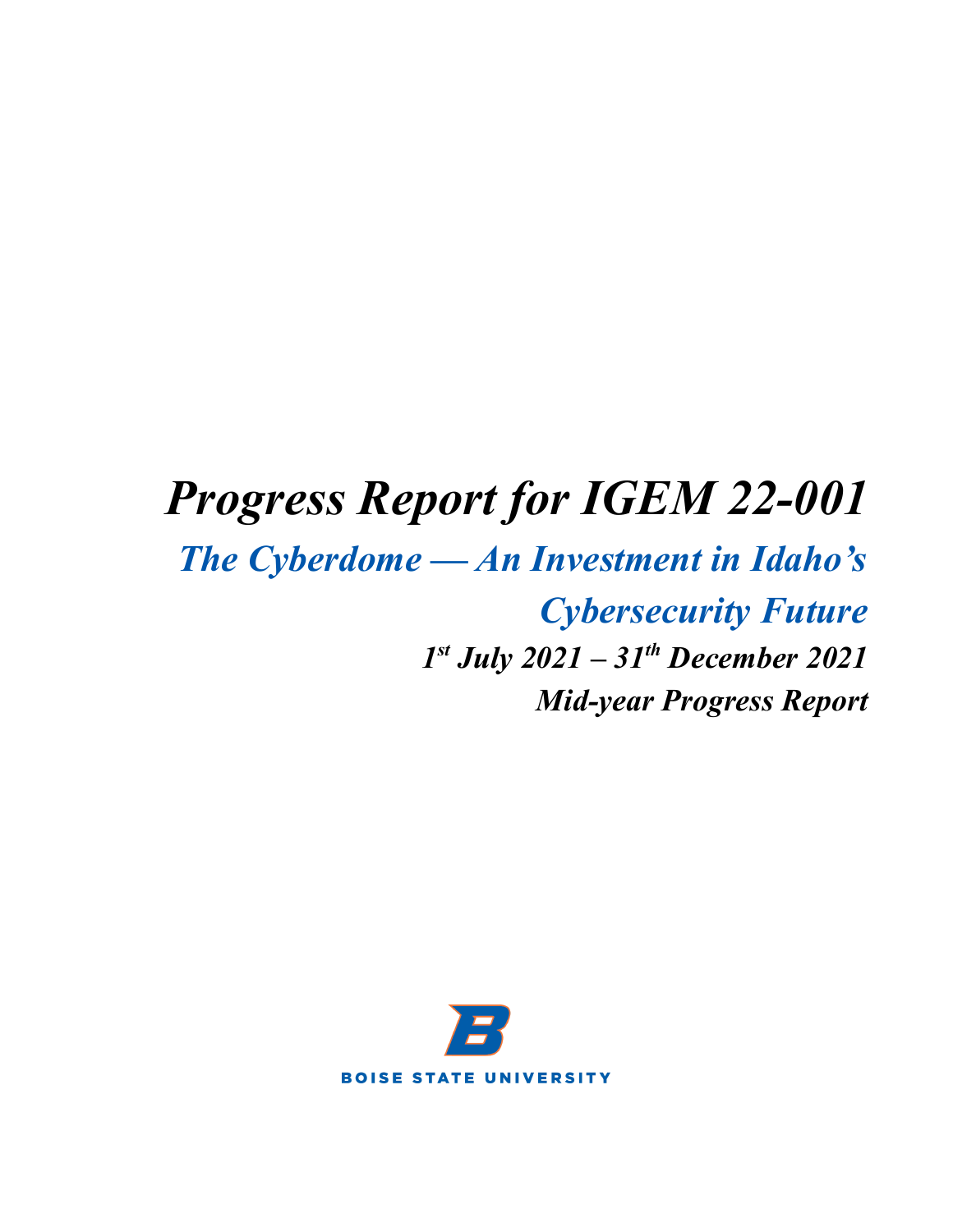## *IGEM 22-001*

## *The Cyberdome — An Investment in Idaho's Cybersecurity Future*

*1 st July 2021 – 31 th December 2021, Mid-year Progress Report*

## **Table of Contents**

| <b>Project Summary</b>                                                                                      | 2              |
|-------------------------------------------------------------------------------------------------------------|----------------|
| <b>Project Accomplishments</b>                                                                              | $\mathbf{3}$   |
| Objective One: Create competency-based learning platforms for Idaho cybersecurity learners                  | 3              |
| <b>Graduate Assistant Contributions</b>                                                                     | 4              |
| <b>Cyberdome Engineer Contributions</b>                                                                     | 4              |
| Knowledge and Skill Assessment / Training Enhancement Program                                               | 6              |
| <b>Recruitment and Training</b>                                                                             | $\overline{7}$ |
| Objective Two: Reduce critical cybersecurity risks for State, Local, Tribal, and Territorial (SLTT) clients | $\overline{7}$ |
| Objective three: Produce innovative research, tools, techniques to transfer to commercial efforts           | 8              |
| <b>Assessment and Training Tools</b>                                                                        | 9              |
| <b>Future Plans</b>                                                                                         | 9              |
| <b>Faculty and Student Participation</b>                                                                    | 10             |
| <b>Patents and Copyrights</b>                                                                               | 10             |
| <b>Startups and Technology Licenses</b>                                                                     | 10             |
| <b>Expenditure Report</b>                                                                                   | 11             |

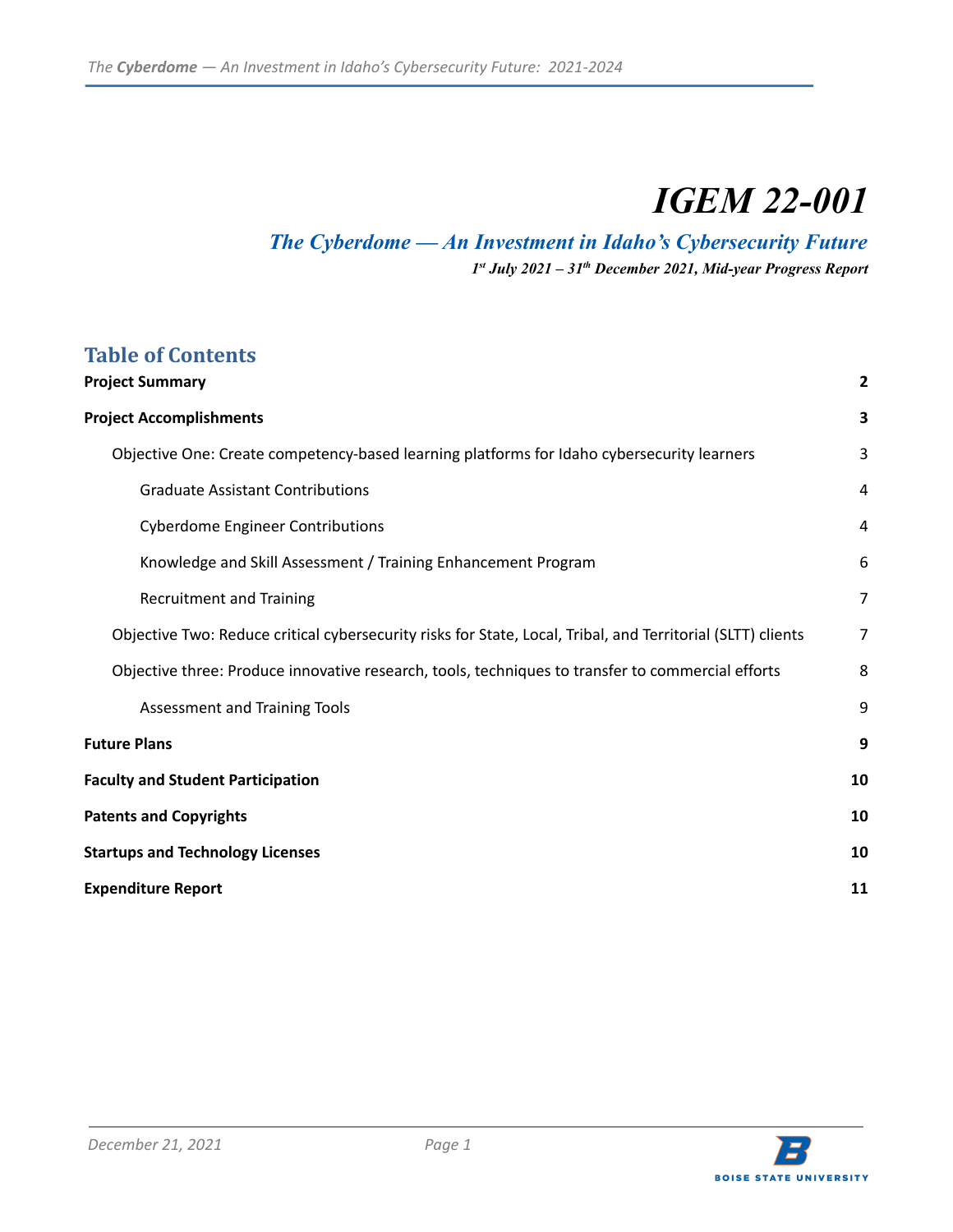## IGEM 22-01: The Cyberdome – An Investment in Idaho's Cybersecurity Future *1st July 2021 – 31th December 2021, Mid-year Progress Report*

## <span id="page-2-0"></span>**Project Summary**

The Idaho Global Entrepreneurial Mission (IGEM) and State Board of Education Higher Education Research Council (HERC) have provided the first year of funding to the Institute for Pervasive Cybersecurity (IPC) at Boise State University in order to build and establish the **Cyberdome** – a Security as a Service (SECaaS) oriented platform meant to leverage force multiplying efforts of our students to secure critical cyber / physical assets of rural and remote clients.

The IPC is pleased to inform HERC that the project is currently on-track and within budget against the timeline below. Figure 1 below shows the relevant view of the timeline provided during award discussions. This has been used to track our progress towards success.

| Year 1: FY'2022                                  |              |                  |                           |                  |              |                  |
|--------------------------------------------------|--------------|------------------|---------------------------|------------------|--------------|------------------|
|                                                  | July         | <b>August</b>    | Sept                      | Oct              | <b>Nov</b>   | <b>Dec</b>       |
| Task                                             |              |                  |                           |                  |              |                  |
| Create platform                                  |              |                  |                           |                  |              |                  |
| Hire Cyberdome Management Team / Grad Assistants | $\mathbf{x}$ | $\boldsymbol{x}$ |                           |                  |              |                  |
| Establish cloud environment (AWS)                |              | $\mathbf{x}$     | $\mathbf{x}$              |                  |              |                  |
| Set up cloud systems and service architecture    |              | $\boldsymbol{x}$ | $\boldsymbol{\mathsf{x}}$ |                  |              |                  |
| Activate technical workflows                     |              |                  | $\boldsymbol{x}$          | $\mathbf{x}$     | $\mathbf{x}$ |                  |
| Milestone: Cloud Services Activated              |              |                  |                           |                  | $1 - Nov$    |                  |
|                                                  |              |                  |                           |                  |              |                  |
| Initiate hiring of student workers               |              |                  | $\mathsf{x}$              | $\boldsymbol{x}$ |              |                  |
| Milestone: Initial student team hired            |              |                  |                           | 31-Oct           |              |                  |
|                                                  |              |                  |                           |                  |              |                  |
| <b>Training for Cohort 1 team</b>                |              |                  |                           |                  |              |                  |
| Develop training                                 |              | $\boldsymbol{x}$ | $\mathbf{x}$              |                  |              |                  |
| Deliver training sessions                        |              |                  |                           | $\mathbf{x}$     | $\mathbf{x}$ |                  |
| Milestone: Cohort 1 activated and trained        |              |                  |                           |                  | 15-Nov       |                  |
|                                                  |              |                  |                           |                  |              |                  |
| Cohort 1 workers                                 |              |                  |                           |                  | $\mathbf{x}$ | $\mathbf{x}$     |
|                                                  |              |                  |                           |                  |              |                  |
| <b>Outreach to "Round 1" SLTT clients</b>        |              | $\mathbf{x}$     | $\mathbf{x}$              | $\mathbf{x}$     |              |                  |
| Activation of "Round 1" SLTT clients             |              |                  |                           |                  | $\mathbf{x}$ | $\boldsymbol{x}$ |

#### **Figure 1. July to December view of Cyberdome timeline**

This progress report summarizes the activities during the first six (6) months of the project. Please note: Objective #1 from our proposal was the primary focus this period. The other goals will have stronger focus in future reporting periods now that the platform is built.

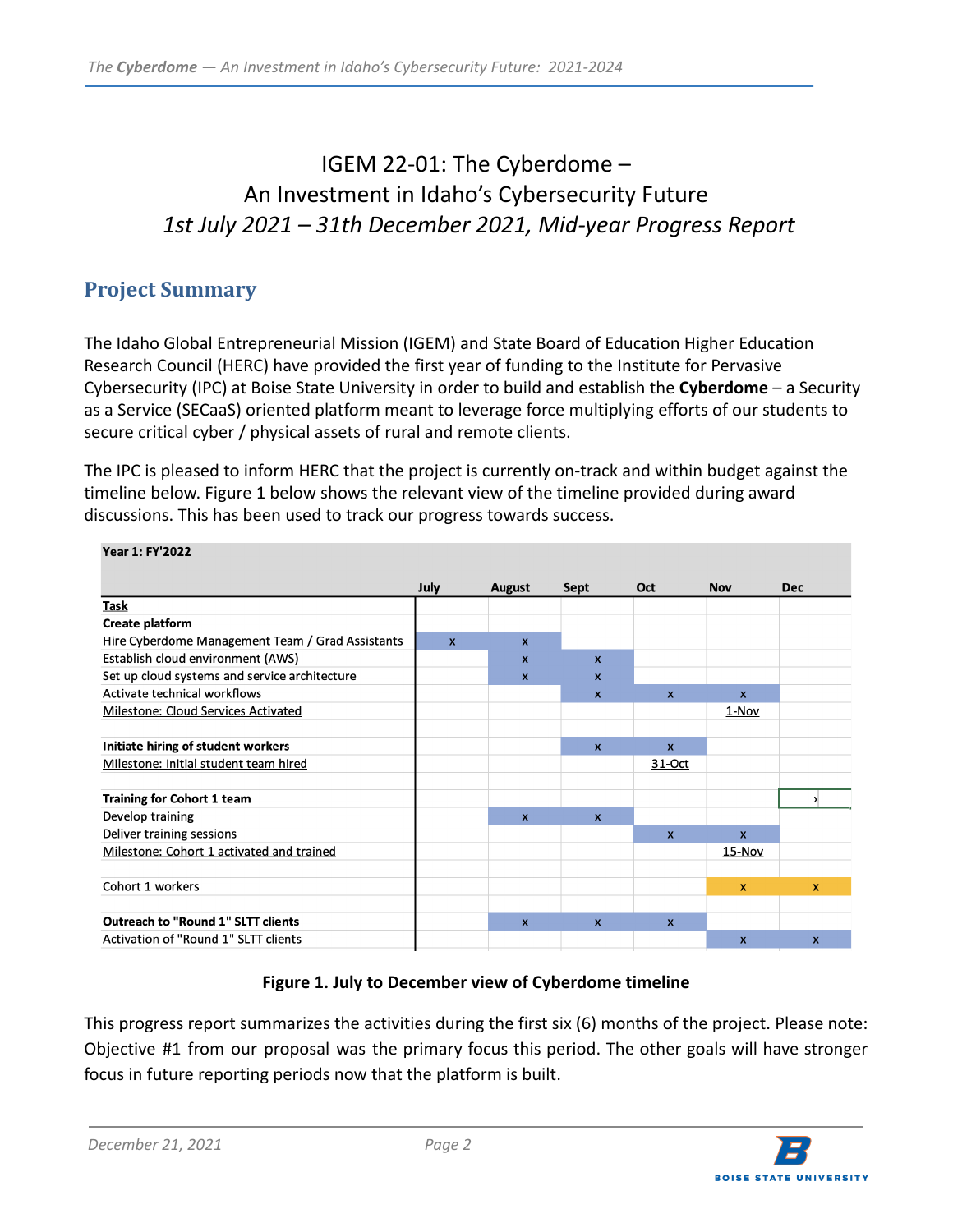## <span id="page-3-0"></span>**Project Accomplishments**

The Cyberdome proposal identified three primary objectives:

- *1. Create competency-based learning platforms for Idaho cybersecurity learners*
- *2. Reduce critical cybersecurity risks for State, Local, Tribal, and Territorial (SLTT) clients*
- *3. Produce innovative research, tools, techniques to transfer to commercial efforts*

Progress to date toward implementing these strategies is detailed in the following subsections.

### <span id="page-3-1"></span>**Objective One: Create competency-based learning platforms for Idaho cybersecurity learners**

Following receipt of funding in July, 2021, the IPC successfully hired its two full-time staff members – Eric Stevens (Cyberdome Lead), and Marlin Roberts (Cyberdome Manager) in August and September, respectively. Each team member comes with over a decade of technology industry experience, enabling each to provide direct mentorship to our undergraduate students & graduate assistants assigned to building the platform. Further, three (3) graduate assistants were enabled in the August and September timeframe. The delayed hiring / enablement of these staff members and graduate assistants did not impact the overall timeline.

Undergraduate student hiring has been ongoing against the general timeline provided above as well. A more concise hiring timeline across all roles is provided below in Figure 2.



**Figure 2. Hiring timeline by month over reporting period.**

Details on the activities and accomplishments of the funded graduate assistants and undergraduate workers are provided in the next sections.

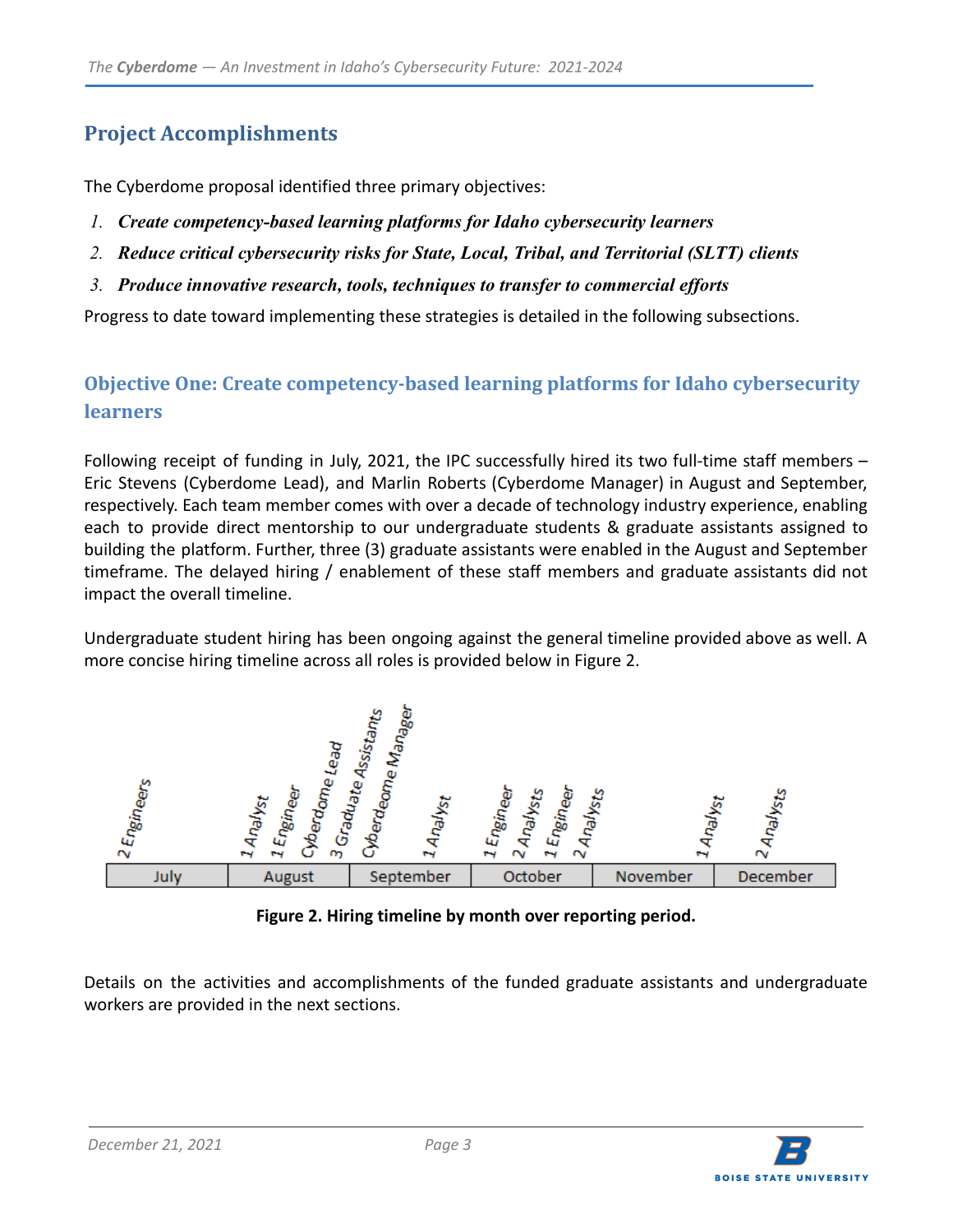#### <span id="page-4-0"></span>**Graduate Assistant Contributions**

The three graduate assistants assigned to the IPC have experience and backgrounds in computer science and education, as well as practical experience using Amazon Web Services (AWS). These backgrounds aligned well with the immediate needs of the IPC in the development of training and deploying the cyber security platform to the cloud.

The graduate assistants assisted in establishing the AWS environment, which included setting up identity and access management, security settings and all related virtual machines for operating the Cyberdome. They also gained critical experience in creating Amazon Machine Images (AMIs) from base operating system images to facilitate development of the final software environment, which consisted of pfSense (www.pfsense.org), Security Onion (www.securityonionsolutions.com), and different Linux virtual machines.

Extensive work was performed on analyzing and securing cloud access mechanisms and establishing role-based access control models. A sophisticated virtual private network (VPN) was deployed in order to provide access to the cloud resources in a secure manner. This was accomplished with open source software (OpenVPN) and includes encrypted access to resources, restricted port access, and multi-factor authentication (MFA) for additional security. The VPN allows both Cyberdome engineers and analysts to access the full cyber security platform from any location, enabling remote work across the state. A VPN is also used to provide secure site-to-site connectivity to client on-premise monitoring hardware.

The graduate assistants researched and documented the underlying data stores in the security platform. These data stores contain the collected data from Cyberdome clients and include event logs and signature analysis of packet data. The graduate assistants are now actively designing a data warehouse that will be deployed in order to maintain this data for research purposes.

#### <span id="page-4-1"></span>**Cyberdome Engineer Contributions**

The Cyberdome hired four student workers into the role of Cyber Security Engineer, with skill sets in computer science and engineering. These workers were generally tasked with development of supporting systems, deployment of test systems, and creating virtual test environments.

The engineers' first key task was the creation of an extensive virtual simulation environment that enables analyst skill development. The training environment is composed of common technical services that might be found in a typical city. This *Virtual City* is now being utilized as a training testbed and contains elements found in storefronts, utilities, and SLTT environments. This test facility provides a complete, isolated sandbox for security exercises and research. The engineers gained valuable skills in networking such as establishing a provider network, local area networking, bridging, switching, routing, and setting up VPNs. Additionally, they developed skills in virtualization technologies such as securely configuring virtual clusters, automating the creation and destruction of virtual machines. All of these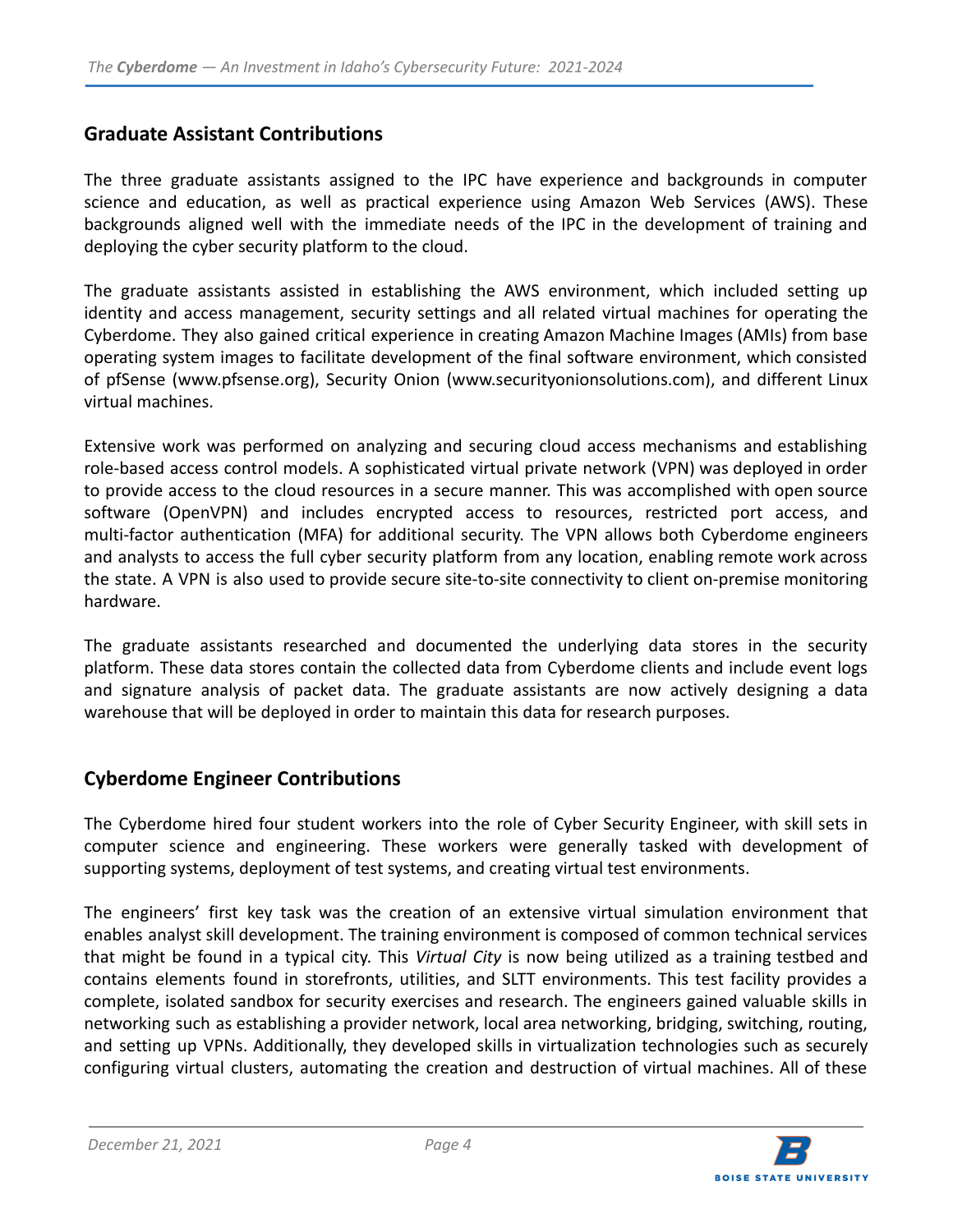skills are directly applicable to their chosen cyber engineer careers and also enabled a deeper understanding of core cybersecurity principles.

A group of engineers and senior computer science students built a tool for configuring appliances in the Virtual City, called the *Virtual City Web Controller*. This tool allows for the automated creation of accounts for student access to the Virtual City. The tool is capable of starting virtual machine instances within the Virtual City using predetermined scenarios. This allows for the rapid configuration of the Virtual City for use in expanded training and collaboration. This tool provides the basis for being able to quickly and efficiently instantiate virtual scenarios such as a compromised office, or create multiple environments on the same provider network.

The engineering team researched and developed a configuration for the on-premise technologies (a "sensor") to be deployed at client sites. The sensor acts as the central hub that collects data from client systems and networks, and sends logs and parsed signatures to the security platform in the cloud. A version of the sensor was developed and deployed inside the Virtual City as a prototype before attempting to build a production version on a stand-alone server. The sensor is a complex combination of virtualized systems housed in one physical device. These include a VPN for security, port rerouting for external access, multiple virtual machines for sensing, processing and shipping of data, and finally vulnerability scanning tools for investigating alerts. Several prototypes of the sensor were developed before a suitable model was created. Ultimately one was deployed to monitor the Virtual City itself. This deployment has the added benefit of creating test data for Cyberdome analysts for use in training. This sensor serves as a prototype for all subsequent sensors built for actual Cyberdome clients.

Several engineers developed a penetration testing plan for use against both Cyberdome assets and possible client environments. The key goal of this is to ensure assets are monitored, tested, and secure. This plan used industry standard tools and was tested against the Virtual City and the model client sensor in order to validate the plan's usefulness while also hardening Cyberdome assets. This plan served as a training vehicle for current students and will be used to train future cohorts as they execute and update the current plan. This has the added benefit of also continuously improving the Cyberdome's security posture. Penetration testing techniques are a fundamental part of a cyber professional's tool kit, and this experience is directly applicable to the future careers of the engineers and analysts. Additionally, this work provides the basis for developing a similar strategy for testing Cyberdome clients, as well as improving our risk assessment procedures.

Engineers configured a suite of assets with open source vulnerability scanning tools. These systems can be used to scan in-house assets as well for conducting risk assessments with actual clients. It also provided the students with hands-on training on how to set up a penetration testing and vulnerability scanning platform. Kali Linux was used as the base operating system as this is a common platform used in the security industry.

The requirements and foundational code base for a Cyberdome Client Web Portal was created. The portal is capable of summarizing security operations and control events and alerts, while also providing clients a portal for managing their team's access. This project will provide further training for a new cohort of engineers as they develop the project, and may also lead to technology transfer opportunities.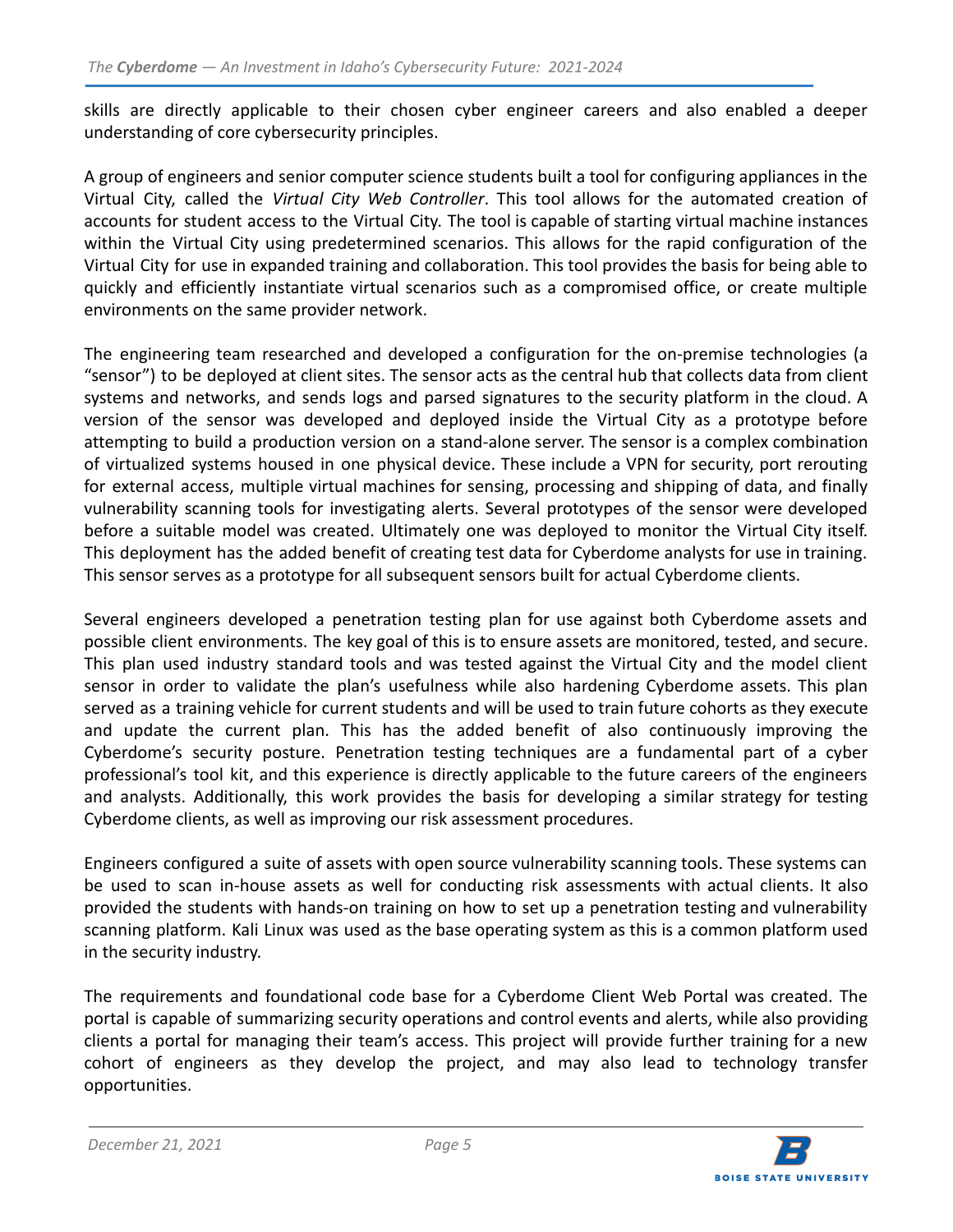A task management system and collaborative workspace for knowledge capture and dissemination was established. Industry standard tools like Jira and Confluence were selected as they met the necessary requirements, while at the same time providing workforce development by training our students to use tools they would likely see in their careers. The tools are being used to help the Cyberdome track work being done while at the same time maintaining a history that can be used to develop future training.

The combination of the AWS cloud based security control center and the customer deployed sensor provide a complete security solution. The solution is not only scalable, but becomes more cost efficient at scale as some resources can be shared across clients. The solution is deployable anywhere there is an Internet connection and two available network ports. The solution provides appliances for packet capture and analysis, log management, end-point detection and response, network and host intrusion detection, vulnerability scanning, threat hunting, and case management.

Throughout this current cohort, the engineers have gained valuable knowledge that is directly applicable to working in a cyber security field. These skills include secure networking, open source software configuration, hardware configuration, cloud computing, documentation rigor, and project management. The first cohort of engineering students are still in flight within the Cyberdome platform so future employment opportunities will be tracked in the next period.

#### <span id="page-6-0"></span>**Knowledge and Skill Assessment / Training Enhancement Program**

A key goal of the Cyberdome is workforce development. This is accomplished by hiring, training and developing student workers in the roles of Cybersecurity Analyst and Cybersecurity Engineer. To this end, the IPC leveraged the educational background and experience of a graduate assistant as well as the industry experience of the Cyberdome Manager to create a comprehensive training program built around available cybersecurity resources.

To ensure that the training program fully aligned with industry expectations, an analysis was conducted of the cybersecurity industry roles specified at the National Initiative of Cybersecurity Careers and Studies (NICCS). These roles are defined in the NICE framework developed by NIST. In particular, the roles of Cyber Defense Analyst and Cyber Defense Infrastructure Support Specialist were identified as being highly aligned with the goals of the Cyberdome project. Since the roles defined in the NICE framework are competency based, the objective of making a competency based learning platform is strongly realized through this.

Once industry roles were identified, the knowledge, skills and abilities (KSAs) defined for each role were utilized to create a KSA assessment tool for both pre and post evaluation of the participants. This assessment tool uses both self and peer evaluation methods to determine a baseline skill set as well as determine what progress a participant has made towards being a workforce ready graduate.

Leveraging statewide cybersecurity collaboration efforts and this assessment tool, prospective students from around Idaho can now provide a list of courses taken at any public institution and the Cyberdome management team can produce a knowledge and skill gap assessment for each worker. Utilizing this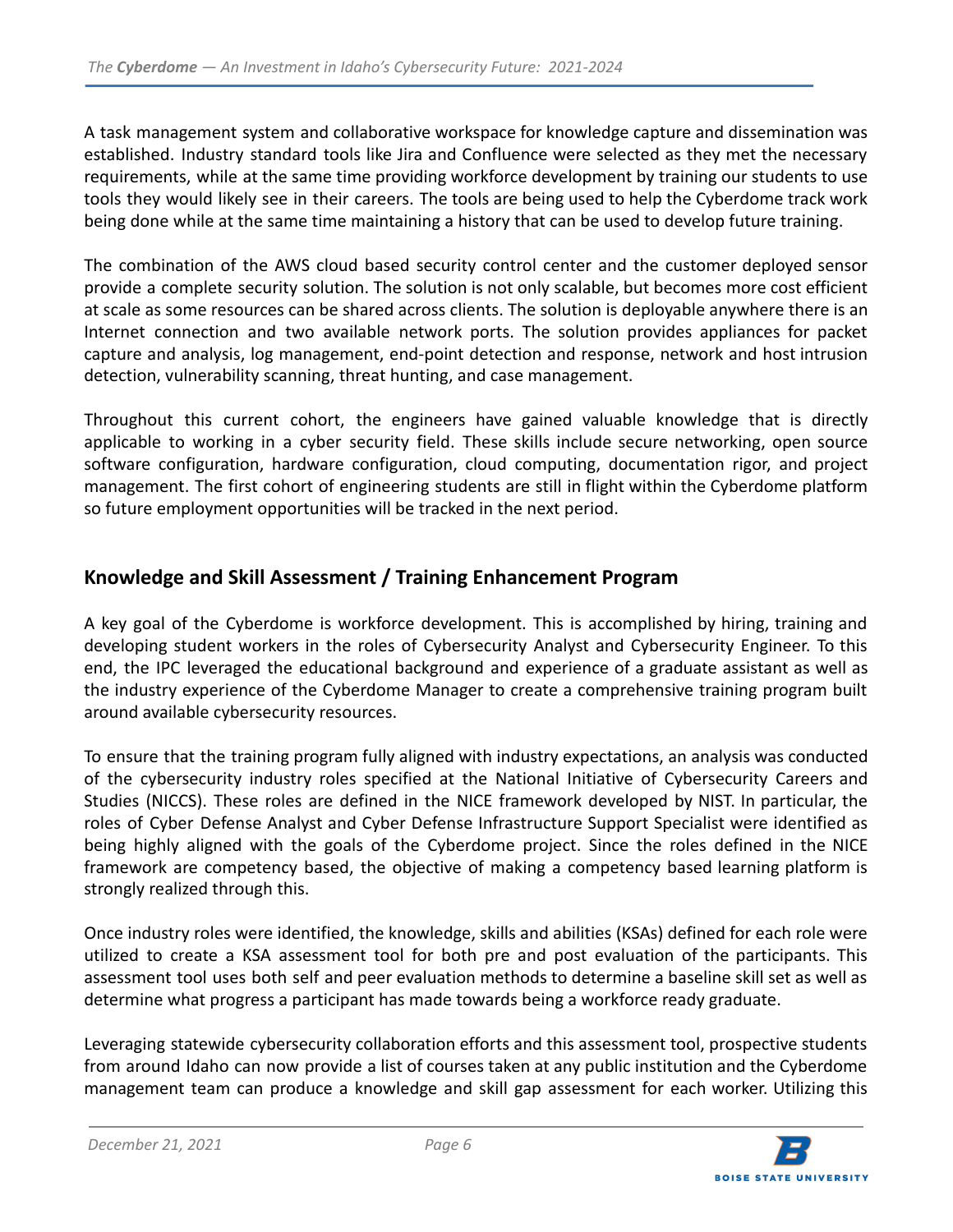output, proscriptive training support is enabled for workers before they engage in production monitoring activities. As our college and university partners further build and enhance their respective cybersecurity curriculum, the assessment tool will continue to be updated. Further, this tool is being examined for possible technology transference.

Initial assessments were conducted on the first cohort of workers. These initial assessments provided a baseline from which further training was developed to close the gap between actual and desired competencies. Training content was organized into a comprehensive course shell housed in Boise State's learning management system (Canvas). This allows the IPC to provide training remotely, track student progress and selectively expose training modules based on determined knowledge and skills of a participant.

Training content covers a variety of areas related to the determined roles:

- General Cybersecurity concepts
- Networking concepts and practical networking tools
- Common attack types and attributes
- Cybersecurity defense principles
- Platform specific programs and tools

The Cyberdome is utilizing an open-source platform, Security Onion. Training on the individual components of the platform was obtained from several sources. In addition to this, the Cyberdome is pursuing a relationship with commercial security platform providers in order to provide even more platform exposure to the analysts and engineering teams.

#### <span id="page-7-0"></span>**Recruitment and Training**

In support of Objective #1, hiring to fill Analyst roles is ongoing. The Cyberdome team recruited eight Cybersecurity Analyst workers between October and November. This initial cohort completed initial assessments, individualized training, and then provided significant feedback as to the quality and relevance of the training for future enhancements. Changes from this feedback were then incorporated into the training in order to provide a quality experience for subsequent cohorts.

The initial cohort of analyst interns was composed of students from the Boise metropolitan area as well as rural Idaho locations. Students were recruited from the Twin Falls and Lewiston/Clarkston areas, connecting remotely through our established VPN. The final composition of the cohort was five Boise-local students and three remote students. The infrastructure is in place to have all of the students work either in the IPC, or remotely once the Cyberdome is activated.

## <span id="page-7-1"></span>**Objective Two: Reduce critical cybersecurity risks for State, Local, Tribal, and Territorial (SLTT) clients**

The IPC, as part of its community outreach efforts, conducts risk assessments for SLTT clientele around the state. Funding for these assessments is outside the scope of the Cyberdome effort. The assessments are mentioned here, however, to show the interwoven service portfolio for rural SLTT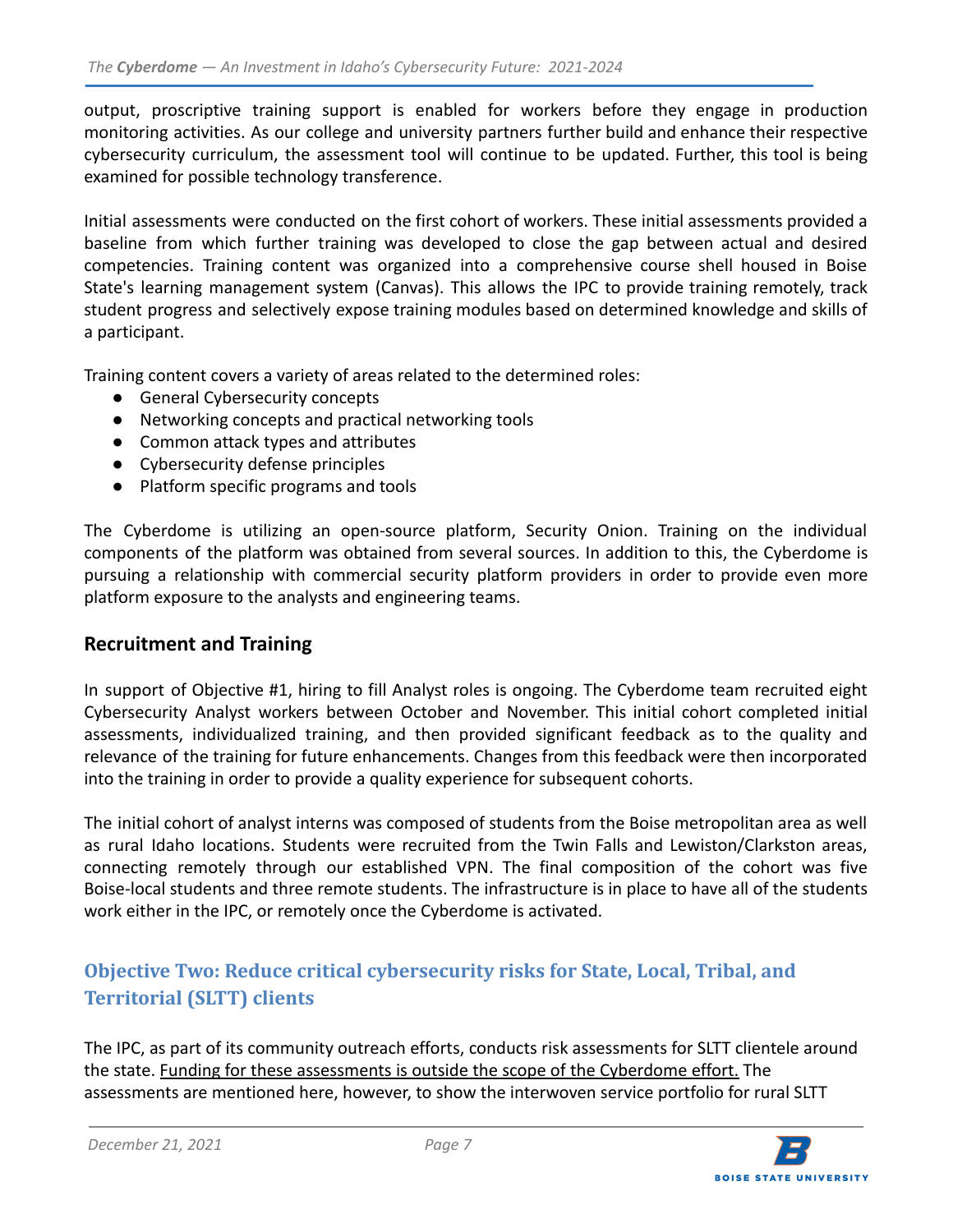clients the IPC provides, and represents the ongoing efforts to recruit client communities to the Cyberdome. Funding for future risk assessments is expected to renew in 2022 and these activities will be used to recruit other communities into the Cyberdome.

The first client connections will occur in the next report period. The next reporting period report will outline the efforts to enable clients and present other research objectives.

### <span id="page-8-0"></span>**Objective three: Produce innovative research, tools, techniques to transfer to commercial efforts**

Early-stage development of research, tools, and techniques have come as a result of platform and staffing activation. The Cyberdome team has leveraged available opportunities to conduct research, or develop the following specific items:

Co-PI Dr. Edoardo Serra utilized research time to examine and craft accepted papers for conferences. These are all peer-reviewed conference papers or posters. The provided Cyberdome grant time has been acknowledged in each paper and is expected to be leveraged in production efforts in future reporting periods:

- Fairbanks, J., Orbe, A., Patterson, C., Serra, E., and Scheepers, M., 2022. Identifying ATT&CK Tactics in Android Malware Control Flow Graph Through Graph Representation Learning and Interpretability. The Thirty-Sixth AAAI Conference on Artificial Intelligence - Student Abstract and Poster Program, 2022.
- Serra, E., Squicciarini, A., Ayyapureddi, S., and Ratul, Q., 2021. A Few Shot Transfer Learning Approach Identifying Private Images With Fast User Personalization. Accepted as a full paper to IEEE BigData 2021.
- Carpenter, J., Layne, J., Serra, E., and Cuzzoccrea, A., 2021. Detecting Botnet Nodes via Structural Node Representation Learning. Accepted as a full paper to IEEE BigData 2021.
- Quebrado, M.[∗], Serra, E., and Cuzzoccrea, A., 2021. Android Malware Identification and Polymorphic Evolution Via Graph Representation Learning. Accepted as a full paper to IEEE BigData 2021.
- Fairbanks, J., Orbe, A., Patterson, C., Serra, E., and Scheepers, M., 2021. Identifying ATT&CK Tactics in Android Malware Control Flow Graph Through Graph Representation Learning and Interpretability. Accepted as a full paper to IEEE BigData 2021.

Co-PI Dr. Francesca Spezzano utilized research time to examine and craft accepted papers for conferences. These are all peer-reviewed conference papers or posters. The provided Cyberdome grant time has been acknowledged in each paper and is expected to be leveraged in production efforts in future reporting periods:

● Shrestha A., Spezzano F., Characterizing and Predicting Fake News Spreaders in Social Networks. Accepted for publication in the International Journal of Data Science and Analytics - Springer.

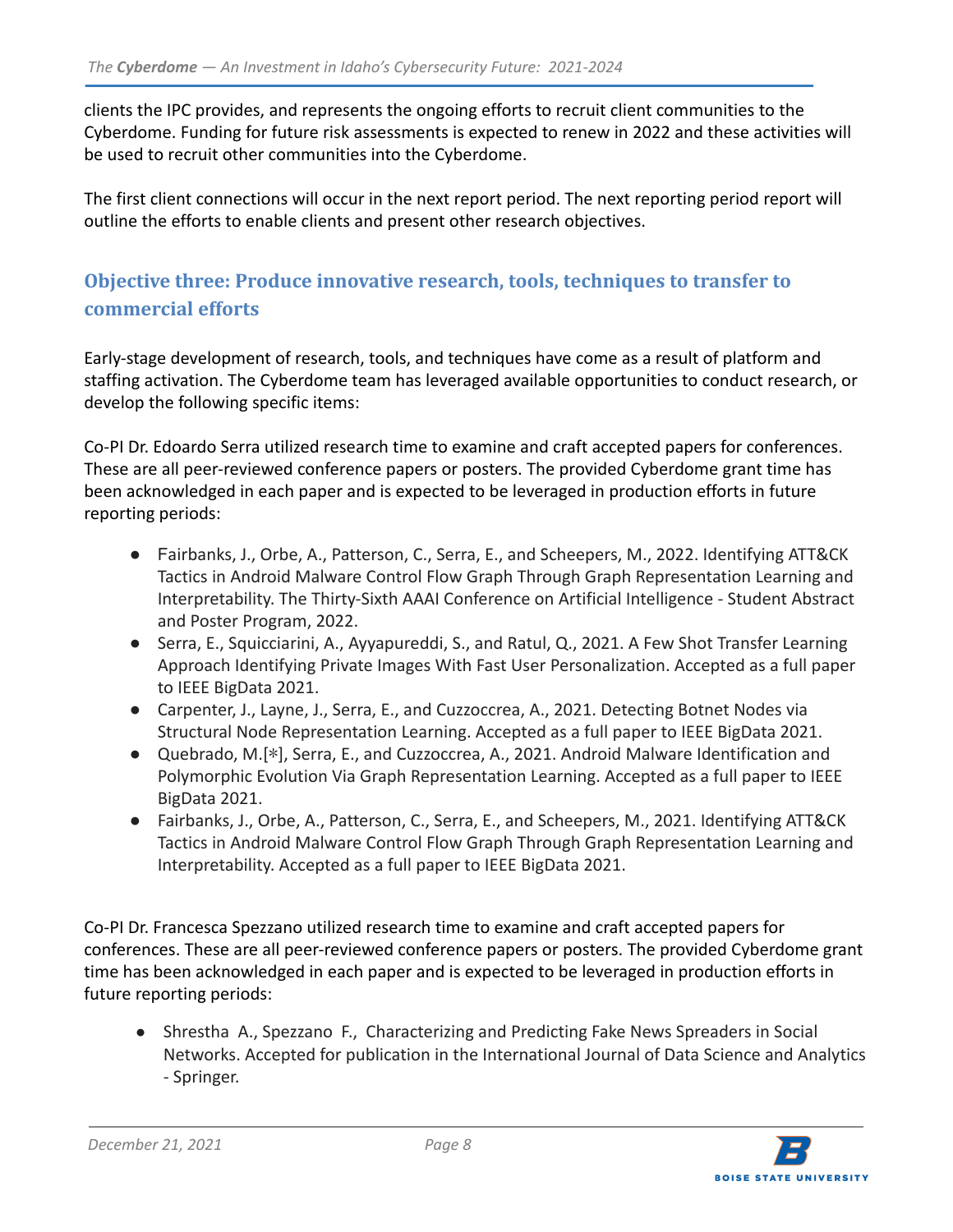#### <span id="page-9-0"></span>**Assessment and Training Tools**

The comprehensive KSA assessment tool as well as competency based training program can be leveraged by commercial security service providers as a career development tool. The tools and programs could potentially be offered as a course by an institution such as Boise State. By leveraging the online learning platforms available at Boise State, the IPC has created a program that can be offered as a fully remote program.

As the project is still in an early stage and the platform is nearly activated, other research, tools, and techniques are not expected until later in the project.

#### <span id="page-9-1"></span>**Future Plans**

The Cyberdome team is well on its way to further sustained growth in all objective areas. Some examples of efforts being undertaken in the next reporting period include:

- 1. The penetration testing plan will be used as a basis for building an automated weekly vulnerability scan that will be deployed on Cyberdome assets as well as be made available to Cyberdome clients. A much smaller automated vulnerability scan is planned for use during risk assessments. This will provide further workforce development of cybersecurity systems thinking, vulnerability scanning, automation, and ensure continuous improvement of the Cyberdomes security posture.
- 2. Continue developing the Cyberdome Client Web Portal to include automated authorization emails, integrated interconnection between clients and Cyberdome analysts, improve multi-tenancy support, and security harden the interface.
- 3. Continue development of the Virtual City as a training platform. Increase the assets in the virtual city to include more complex storefronts, doctors offices, workspaces, include simulated transactions, etc. This increases our ability test from both an offensive and defensive position. It also forms the basis for creating vulnerable systems for use in range exercises with other schools.
- 4. The activation of the Cyberdome's first client is scheduled for mid-January 2022. Deployment of our first sensor to this client will occur and monitoring will begin in mid-January. This will provide real world experience for our analysts as they monitor the events and alerts, but will also begin building the data store of real world events that can then be used to further academic research. It will also provide workforce development of our engineers as they respond to the daily requirements of keeping a functioning Security Operations Center (SOC) online.
- 5. Continually improve training for engineers and analysts based on new methods and approaches. This should include training on how to restore systems when they go down, how to build new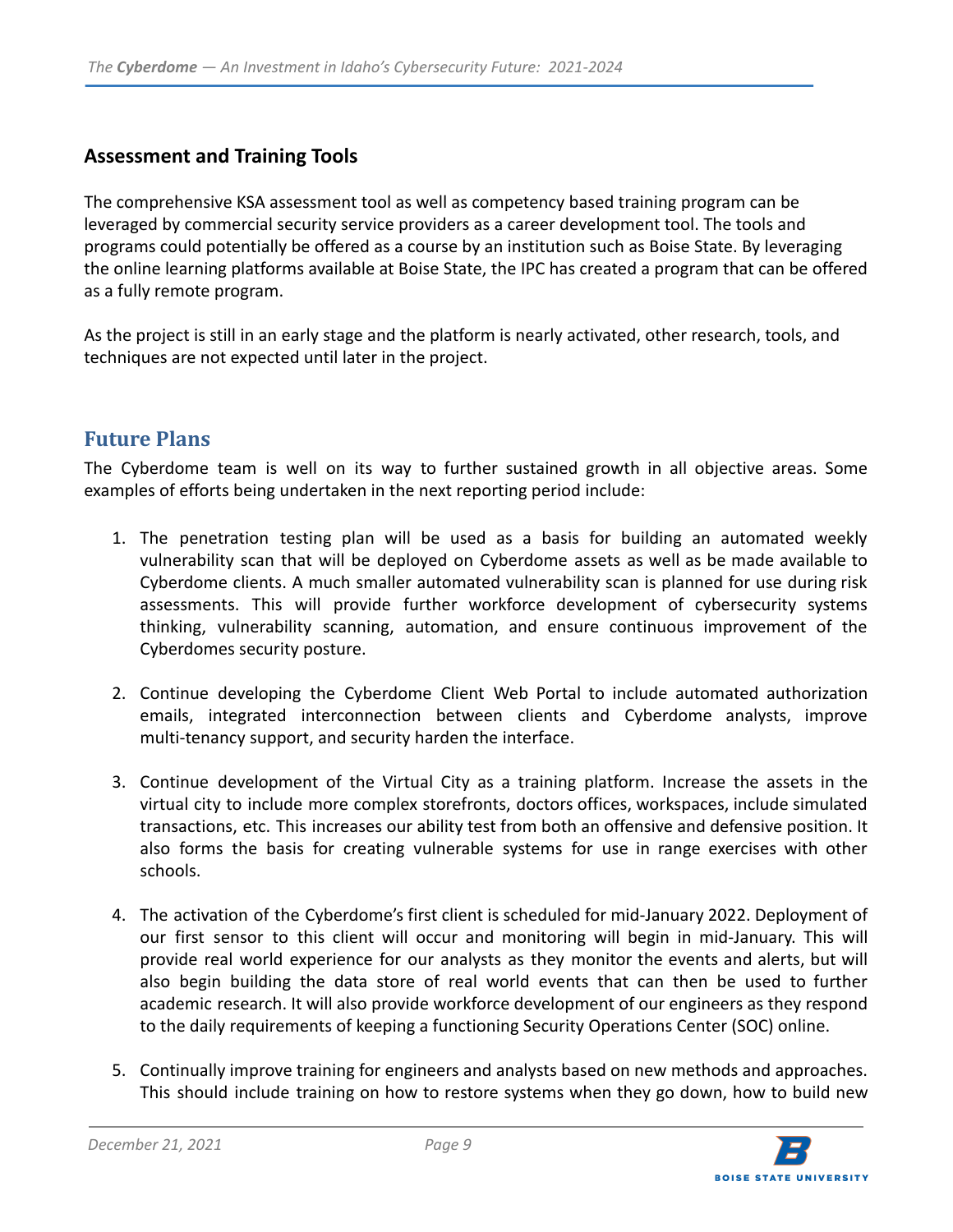system components from scratch, how to monitor the full security grid, and how to scan assets for vulnerabilities.

6. Develop more formal training for analysts. This should include exercises in simulated security events, how to detect and then threat hunt events, and how to manage cases including client etiquette

#### <span id="page-10-0"></span>**Faculty and Student Participation**

In total, there are 14 Cyberdome Student Workers (both graduate and undergraduate), and three (3) graduate assistants, supported by this grant. The Cyberdome Student Workers report to the Cyberdome Manager and the graduate assistants report to their faculty advisors and co-PIs, Dr. Edoardo Serra and Dr. Francesca Spezzano.

| <b>Name</b>                             | Cyberdome<br><b>Staff</b> | Cyberdome<br><b>Student</b><br><b>Workers</b> | Graduate<br><b>Assistants</b> |
|-----------------------------------------|---------------------------|-----------------------------------------------|-------------------------------|
| PI Edward Vasko                         |                           |                                               |                               |
| <b>Cyberdome Manager Marlin Roberts</b> |                           | 14                                            |                               |
| co-PI Edoardo Serra                     |                           |                                               |                               |
| co-PI Francesca Spezzano                |                           |                                               |                               |
| co-PI Jidong Xiao                       |                           |                                               |                               |
| co-PI Sin Ming Loo                      |                           |                                               |                               |
| co-PI Amit Jain                         |                           |                                               |                               |
| <b>Total</b>                            |                           | 14                                            |                               |

#### <span id="page-10-1"></span>**Patents and Copyrights**

There were no patents or copyrights to report at this time.

#### <span id="page-10-2"></span>**Startups and Technology Licenses**

There were no startups or technology licenses to report at this time.